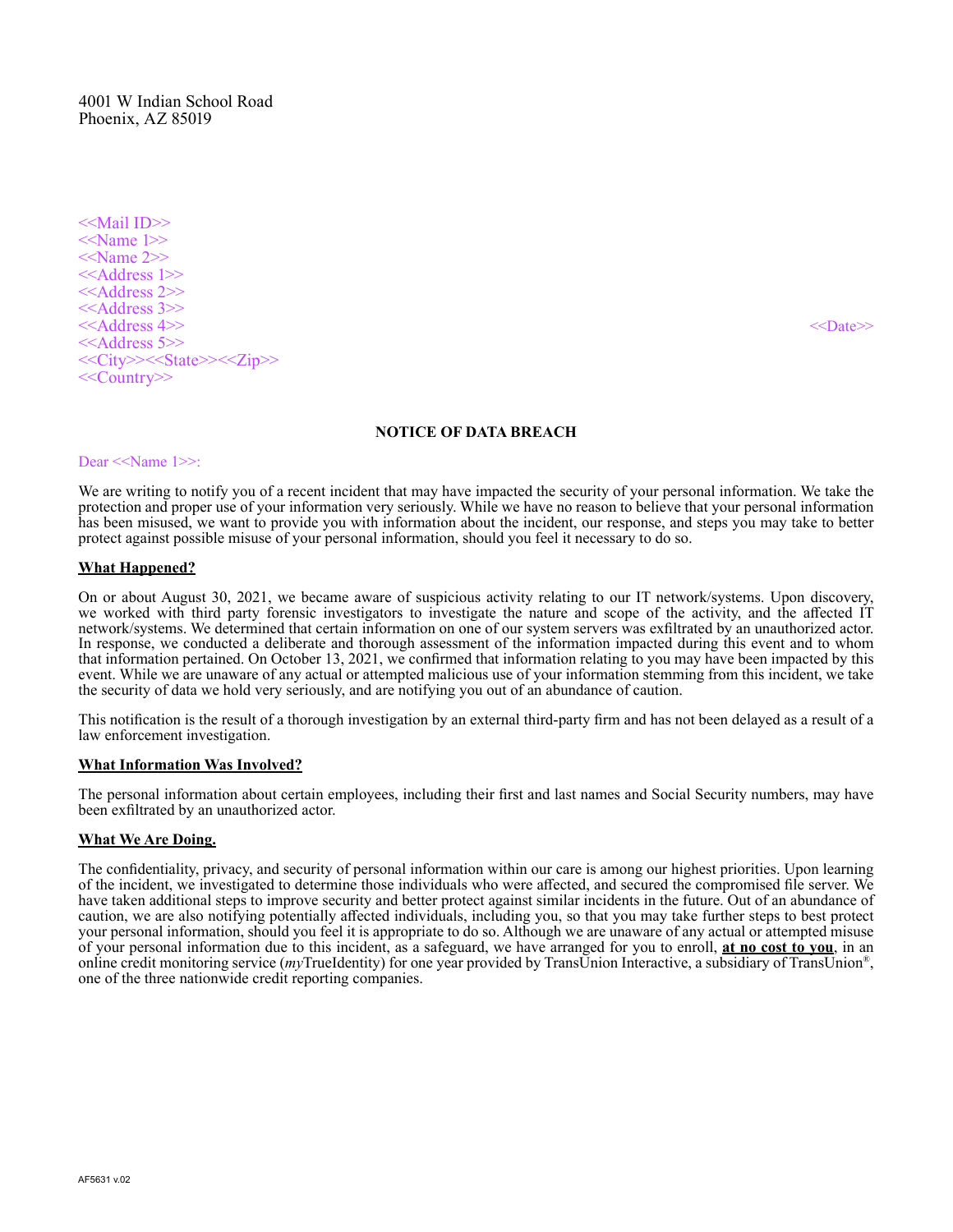To enroll in this service, go to the *my*TrueIdentity website at www.mytrueidentity.com and in the space referenced as "Enter Activation Code", enter the following 12-letter Activation Code <<Activation Code>> and follow the three steps to receive your credit monitoring service online within minutes.

If you do not have access to the Internet and wish to enroll in a similar offline, paper based, credit monitoring service, *via* U.S. Mail delivery, please call the TransUnion Fraud Response Services toll-free hotline at **1- 855-288-5422**. When prompted, enter the following 6-digit telephone pass code << Insert static 6-digit Telephone Pass Code >> and follow the steps to enroll in the offline credit monitoring service, add an initial fraud alert to your credit file, or to speak to a TransUnion representative if you believe you may be a victim of identity theft. This service includes access to an identity restoration specialist that provides assistance in the event that your identity is compromised.

You can sign up for the online or offline credit monitoring service anytime between now and <<Enrollment Deadline>>. Due to privacy laws, we cannot register you directly. Please note that credit monitoring services might not be available for individuals who do not have a credit file with TransUnion, or an address in the United States (or its territories) and a valid Social Security number. Enrolling in this service will not affect your credit score.

Once you are enrolled, you will be able to obtain one year of unlimited access to your TransUnion credit report and credit score. The daily credit monitoring service will notify you if there are any critical changes to your credit file at TransUnion, including fraud alerts, new inquiries, new accounts, new public records, late payments, change of address and more. The service also includes access to an identity restoration program that provides assistance in the event that your identity is compromised to help you restore your identity and up to \$1,000,000 in identity theft insurance with no deductible. (Policy limitations and exclusions may apply.)

# **What You Can Do.**

Under U.S. law, a consumer is entitled to one free credit report annually from each of the three major credit reporting bureaus, Equifax, Experian, and TransUnion. To order your free credit report, visit www.annualcreditreport.com or call, toll-free, **1-877-322-8228**. You may also directly contact the three major credit-reporting bureaus listed below to request a free copy of your credit report.

Consumers have the right to place an initial or extended "fraud alert" on a credit file at no cost. An initial fraud alert is a 1-year alert that is placed on a consumer's credit file. Upon seeing a fraud alert display on a consumer's credit file, a business is required to take steps to verify the consumer's identity before extending new credit. If you are a victim of identity theft, you are entitled to an extended fraud alert, which is a fraud alert lasting seven years. Should you wish to place a fraud alert, please contact any one of the three major credit reporting bureaus listed below.

As an alternative to a fraud alert, consumers have the right to place a "credit freeze" on a credit report, which will prohibit a credit bureau from releasing information in the credit report without the consumer's express authorization. The credit freeze is designed to prevent credit, loans, and services from being approved in your name without your consent. However, you should be aware that using a credit freeze to take control over who gets access to the personal and financial information in your credit report may delay, interfere with, or prohibit the timely approval of any subsequent request or application you make regarding a new loan, credit, mortgage, or any other account involving the extension of credit. Pursuant to federal law, you cannot be charged to place or lift a credit freeze on your credit report. To request a security freeze, you will need to provide the following information:

- 1. Full name (including middle initial as well as Jr., Sr., II, III, etc.);
- 2. Social Security number;
- 3. Date of birth;
- 4. Addresses for the prior two to five years;
- 5. Proof of current address, such as a current utility bill or telephone bill;
- 6. A legible photocopy of a government-issued identification card (state driver's license or ID card, military identification, etc.); and
- 7. A copy of either the police report, investigative report, or complaint to a law enforcement agency concerning identity theft if you are a victim of identity theft.

Should you wish to place a fraud alert or credit freeze, please contact the three major credit reporting bureaus listed below:

| Equifax                                                          | <b>Experian</b>                                           | <b>TransUnion</b>                                            |
|------------------------------------------------------------------|-----------------------------------------------------------|--------------------------------------------------------------|
| www.equifax.com                                                  | www.experian.com                                          | www.transunion.com                                           |
| $(888)$ 298-0045                                                 | $(888)$ 397-3742                                          | $(833)$ 395-6938                                             |
| Equifax Fraud Alert, P.O. Box 105069<br>Atlanta, GA 30348-5069   | Experian Fraud Alert, P.O. Box<br>9554, Allen, TX 75013   | TransUnion Fraud Alert, P.O. Box<br>2000, Chester, PA 19016  |
| Equifax Credit Freeze, P.O. Box 105788<br>Atlanta, GA 30348-5788 | Experian Credit Freeze, P.O. Box<br>9554, Allen, TX 75013 | TransUnion Credit Freeze, P.O.<br>Box 160, Woodlyn, PA 19094 |